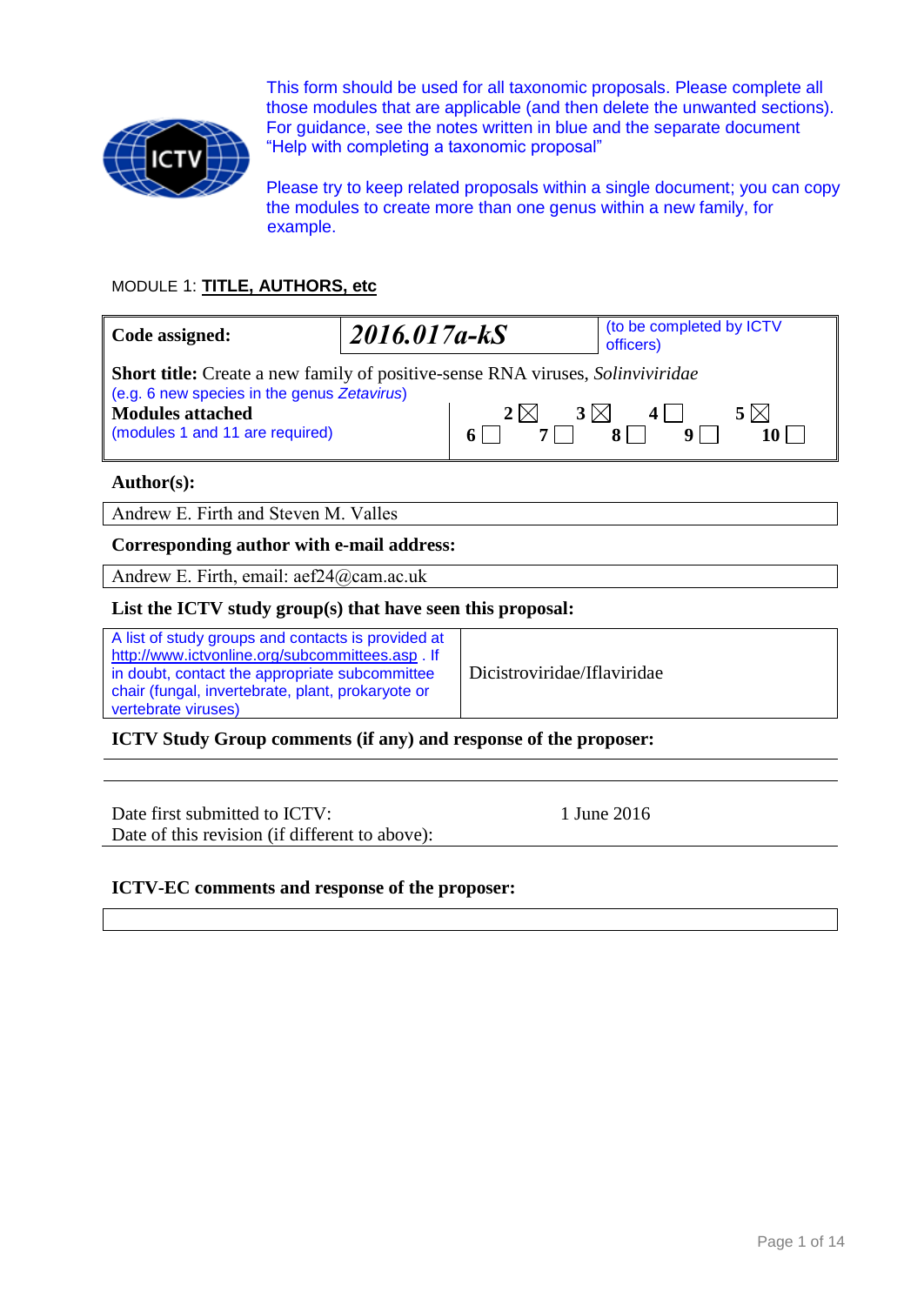## MODULE 2a: **NEW SPECIES**

creating and naming one or more new species.

If more than one, they should be a group of related species belonging to the same genus. All new species must be placed in a higher taxon. This is usually a genus although it is also permissible for species to be "unassigned" within a subfamily or family. Wherever possible, provide sequence accession number(s) for **one** isolate of each new species proposed.

| Code                                |                                 | 2016.017aS                                                    | (assigned by ICTV officers)       |                                                                                                            |  |
|-------------------------------------|---------------------------------|---------------------------------------------------------------|-----------------------------------|------------------------------------------------------------------------------------------------------------|--|
|                                     | To create 1 new species within: |                                                               |                                   |                                                                                                            |  |
| <i>Invictavirus</i> (new)<br>Genus: |                                 |                                                               |                                   | Fill in all that apply.<br>• If the higher taxon has yet to be<br>created (in a later module, below) write |  |
|                                     | Subfamily:                      |                                                               |                                   | "(new)" after its proposed name.                                                                           |  |
|                                     | Solinviviridae (new)<br>Family: |                                                               | • If no genus is specified, enter |                                                                                                            |  |
|                                     | Order:                          | Unassigned                                                    |                                   | "unassigned" in the genus box.                                                                             |  |
| Name of new species:                |                                 | <b>Representative isolate:</b><br>(only 1 per species please) |                                   | <b>GenBank sequence accession</b><br>number(s)                                                             |  |
| Solenopsis invicta virus 3          |                                 | Solenopsis invicta virus 3<br><b>DM/USA/2007</b>              |                                   | FJ528584 (NC 012531)                                                                                       |  |

#### **Reasons to justify the creation and assignment of the new species:**

- Explain how the proposed species differ(s) from all existing species.
	- o If species demarcation criteria (see module 3) have previously been defined for the genus, **explain how the new species meet these criteria**.
	- $\circ$  If criteria for demarcating species need to be defined (because there will now be more than one species in the genus), please state the proposed criteria.
- Further material in support of this proposal may be presented in the Appendix, Module 11

The RNA genome of SINV-3 has been completely sequenced and the polyprotein exhibits only 26% amino acid identity over 67% coverage to its closest relative (NfV-1) among sequenced virus genomes. SINV-3 has been isolated as virus particles and the host species, *Solenopsis invicta*, has been confirmed (Valles et al., 2009; 2010; 2014; Porter et al., 2013; 2015). To our knowledge, no other similar virus species infecting *Solenopsis invicta* have been previously described.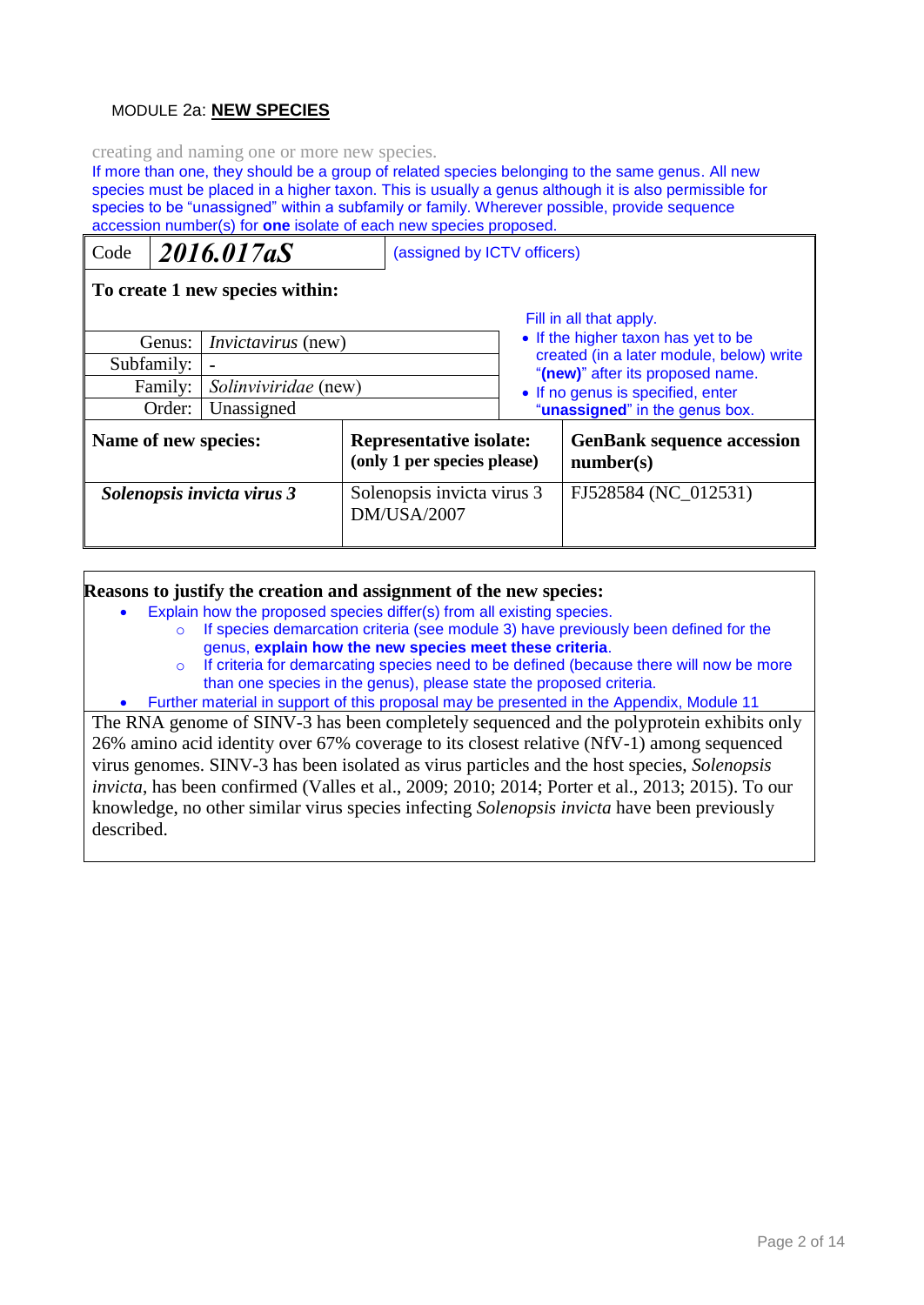## MODULE 2b: **NEW SPECIES**

creating and naming one or more new species.

If more than one, they should be a group of related species belonging to the same genus. All new species must be placed in a higher taxon. This is usually a genus although it is also permissible for species to be "unassigned" within a subfamily or family. Wherever possible, provide sequence accession number(s) for **one** isolate of each new species proposed.

| Code                                                                                                                           |  | 2016.017bS                                                    | (assigned by ICTV officers)                      |                                                |                                                                                                                                                                                                                       |
|--------------------------------------------------------------------------------------------------------------------------------|--|---------------------------------------------------------------|--------------------------------------------------|------------------------------------------------|-----------------------------------------------------------------------------------------------------------------------------------------------------------------------------------------------------------------------|
| To create 1 new species within:                                                                                                |  |                                                               |                                                  |                                                |                                                                                                                                                                                                                       |
| <i>Nyfulvavirus</i> (new)<br>Genus:<br>Subfamily:<br>$\blacksquare$<br>Solinviviridae (new)<br>Family:<br>Unassigned<br>Order: |  |                                                               |                                                  |                                                | Fill in all that apply.<br>• If the higher taxon has yet to be<br>created (in a later module, below) write<br>"(new)" after its proposed name.<br>• If no genus is specified, enter<br>"unassigned" in the genus box. |
| Name of new species:                                                                                                           |  | <b>Representative isolate:</b><br>(only 1 per species please) |                                                  | <b>GenBank sequence accession</b><br>number(s) |                                                                                                                                                                                                                       |
| Nylanderia fulva virus 1                                                                                                       |  | Florida/USA/2011                                              | KX024775 (NC_030651)<br>Nylanderia fulva virus 1 |                                                |                                                                                                                                                                                                                       |

#### **Reasons to justify the creation and assignment of the new species:**

- Explain how the proposed species differ(s) from all existing species.
	- o If species demarcation criteria (see module 3) have previously been defined for the genus, **explain how the new species meet these criteria**.
	- o If criteria for demarcating species need to be defined (because there will now be more than one species in the genus), please state the proposed criteria.
- Further material in support of this proposal may be presented in the Appendix, Module 11

The RNA genome of NfV-1 has been completely sequenced and the polyprotein exhibits only 26% amino acid identity over 67% coverage to its closest relative (SINV-3) among sequenced virus genomes. NfV-1 has been isolated as virus particles and the host species, *Nylanderia fulva*, has been confirmed (Valles et al., 2016). To our knowledge, no other similar virus species infecting *Nylanderia fulva* have been previously described.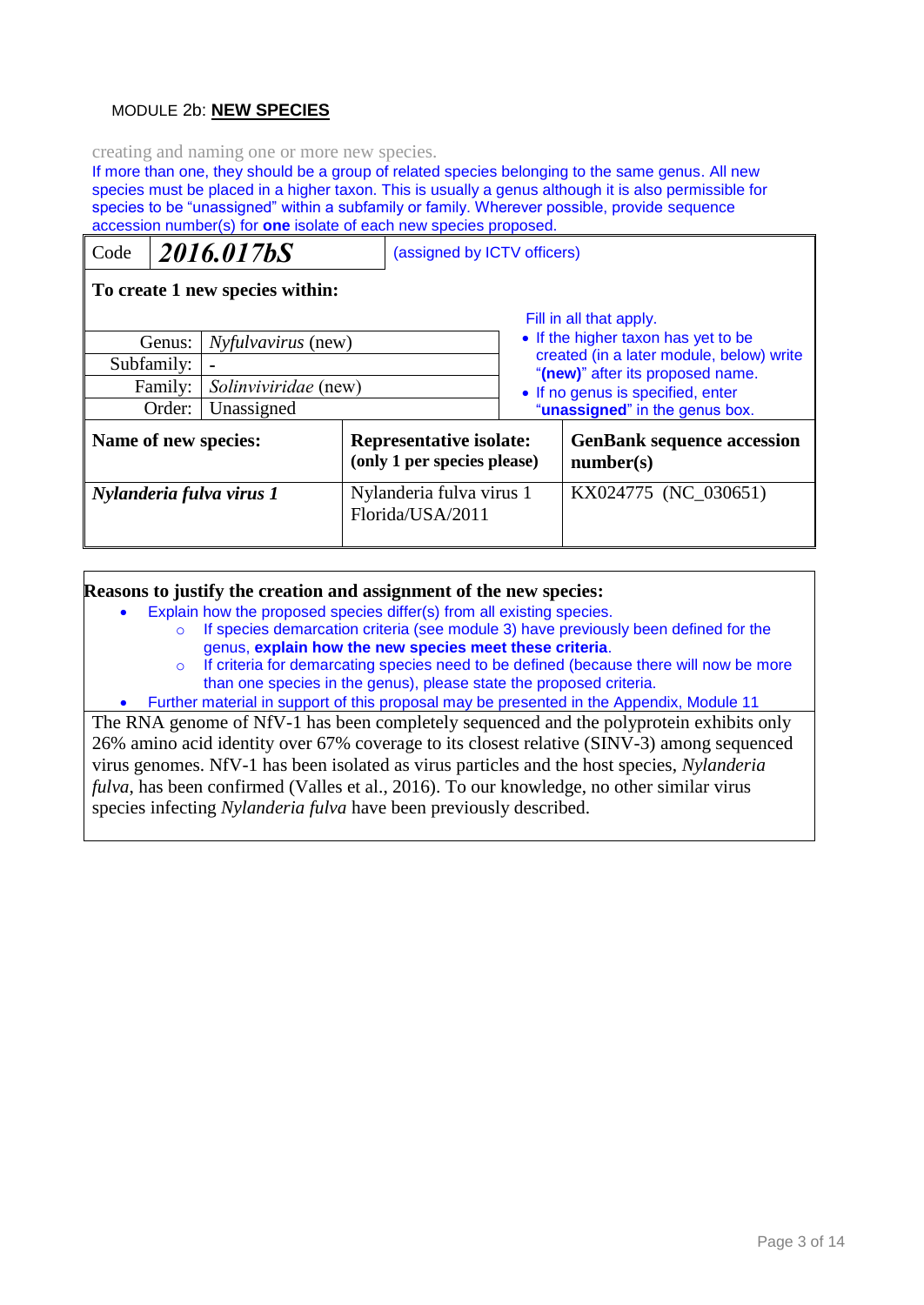## MODULE 3a: **NEW GENUS**

creating a new genus

Ideally, a genus should be placed within a higher taxon.

| Code |            | 2016.017cS                    | (assigned by ICTV officers) |                                                                      |
|------|------------|-------------------------------|-----------------------------|----------------------------------------------------------------------|
|      |            | To create a new genus within: |                             | Fill in all that apply.                                              |
|      | Subfamily: |                               |                             | • If the higher taxon has yet to be created                          |
|      | Family:    | <i>Solinviviridae</i> (new)   |                             | (in a later module, below) write "(new)"<br>after its proposed name. |
|      | Order:     |                               |                             | • If no family is specified, enter<br>"unassigned" in the family box |

naming a new genus

| Code | 2016.017dS                                 | (assigned by ICTV officers) |
|------|--------------------------------------------|-----------------------------|
|      | To name the new genus: <i>Invictavirus</i> |                             |

Assigning the type species and other species to a new genus

| Code                                                                                                                                                                                                                                                               | 2016.017eS                                                                                                                                                                      | (assigned by ICTV officers) |  |  |
|--------------------------------------------------------------------------------------------------------------------------------------------------------------------------------------------------------------------------------------------------------------------|---------------------------------------------------------------------------------------------------------------------------------------------------------------------------------|-----------------------------|--|--|
|                                                                                                                                                                                                                                                                    | To designate the following as the type species of the new genus                                                                                                                 |                             |  |  |
|                                                                                                                                                                                                                                                                    | Every genus must have a type species. This should<br>be a well characterized species although not<br>Solenopsis invicta virus 3 (new)<br>necessarily the first to be discovered |                             |  |  |
| The new genus will also contain any other new species created and assigned to it (Module 2) and any that<br>are being moved from elsewhere (Module 7b). Please enter here the TOTAL number of species<br>(including the type species) that the genus will contain: |                                                                                                                                                                                 |                             |  |  |
|                                                                                                                                                                                                                                                                    |                                                                                                                                                                                 |                             |  |  |

## **Reasons to justify the creation of a new genus:**

Additional material in support of this proposal may be presented in the Appendix, Module 11

The three species assigned to the new family *Solinviviridae*, viz. *Solenopsis invicta virus 3* (SINV-3), *Nylanderia fulva virus 1* (NfV-1) and *Kelp fly virus*, are highly divergent (NfV1/SINV3 26% aa identity over 67% coverage; SINV3/KFV 31% aa identity over 47% coverage; KFV/NfV1 34% aa identity over 26% coverage) justifying their assignment to separate genera. Furthermore, notwithstanding the similarities that justify their grouping at family level, they have differences in genome structure (Valles et al., 2014, 2016). In NfV-1, Hel-Pro-RdRp-dsRBP-JR-CPextn domains are encoded in a single ORF, whereas in SINV-3 there is a programmed ribosomal frameshift between the JR and CPextn domains. NfV-1 also has an OTU domain upstream of Hel that has not been found in SINV-3. The currently available KFV sequence has a major genome rearrangement relative to SINV-3 and NfV-1, but it is possible that the available sequence is defective, so that KFV should remain unassigned pending clarification.

#### **Origin of the new genus name:**

Invictavirus, from the type species Solenopsis *invicta* virus 3.

## **Reasons to justify the choice of type species:**

Solenopsis invicta virus 3 (SINV-3) is the only characterized virus in the new genus and the best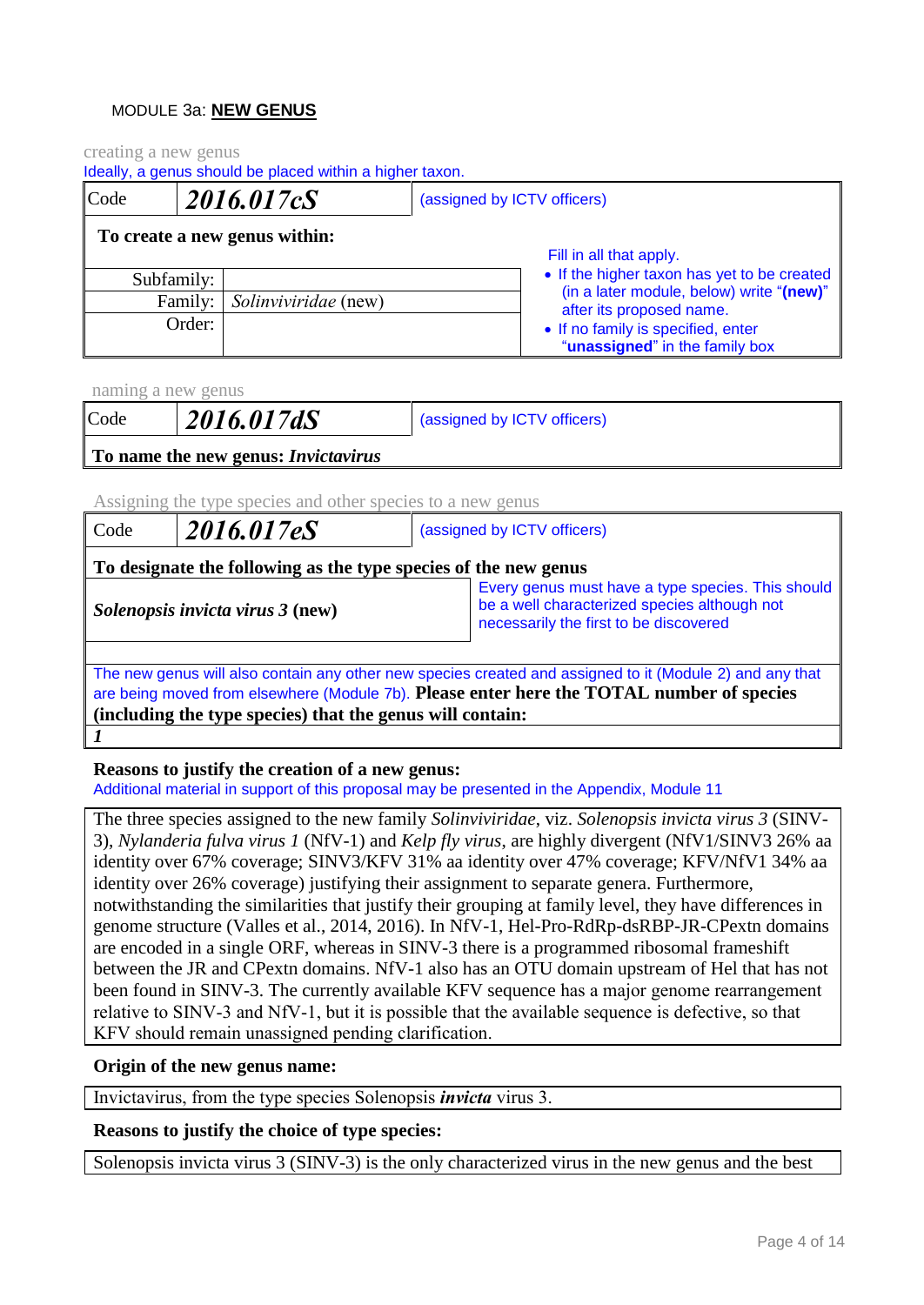characterized virus of the three comprising the new family. Studies have established the tissue and stage tropism of SINV-3 (Valles et al. 2009), its phenology (Valles et al. 2010), its host specificity (Porter et al. 2013, 2015), its use as a biopesticide (Valles et al. 2013) and classical biological control agent (Valles and Oi 2014), its pathogenesis (Valles et al. 2014), and its capsid proteins and gene expression (Valles et al. 2014).

#### **Species demarcation criteria in the new genus:**

If there will be more than one species in the new genus, list the criteria being used for species demarcation and explain how the proposed members meet these criteria. NA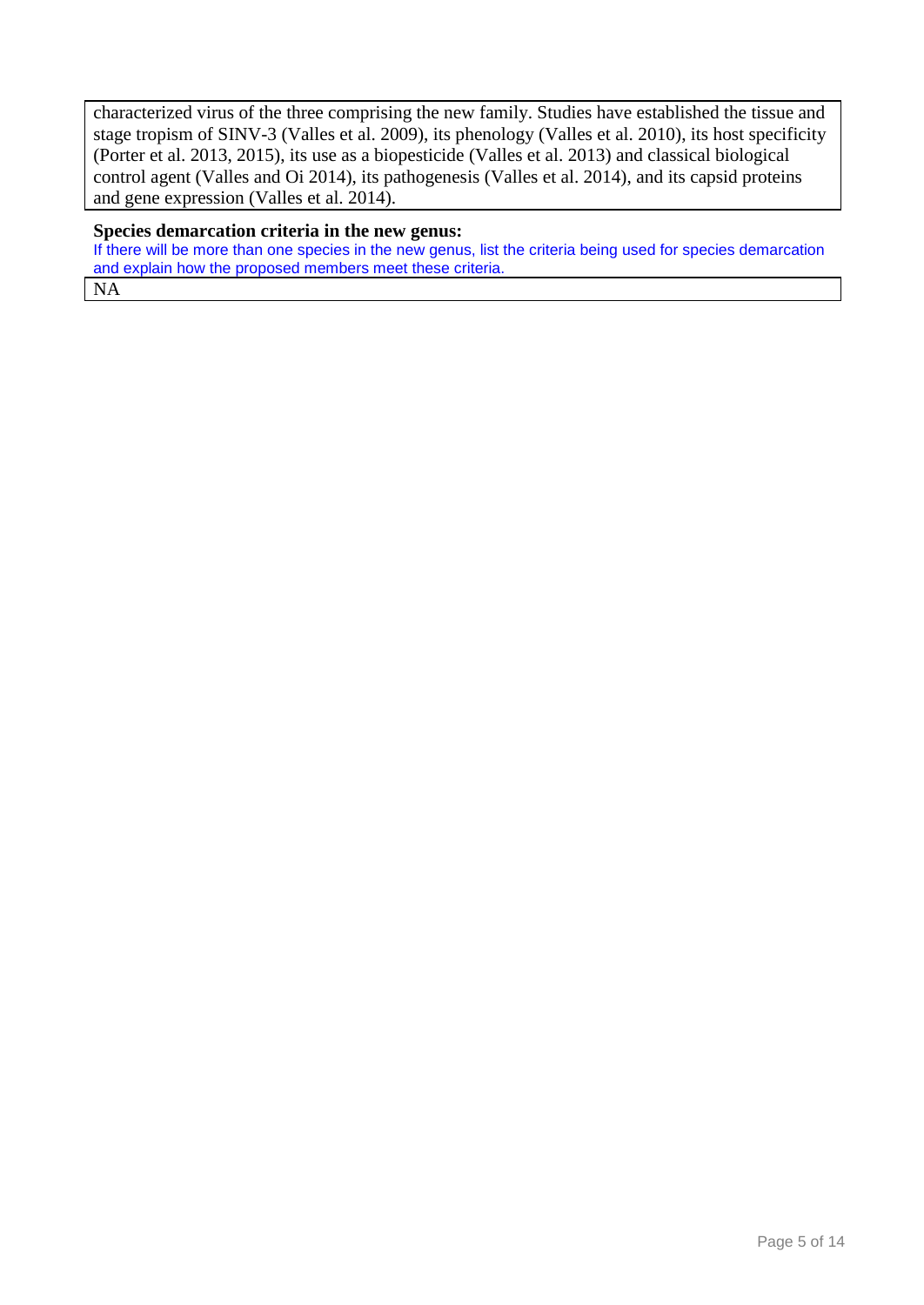## MODULE 3b: **NEW GENUS**

creating a new genus

| Code | 2016.017fS |                               | (assigned by ICTV officers) |                                                                      |
|------|------------|-------------------------------|-----------------------------|----------------------------------------------------------------------|
|      |            | To create a new genus within: |                             | Fill in all that apply.                                              |
|      | Subfamily: | $\overline{\phantom{a}}$      |                             | • If the higher taxon has yet to be created                          |
|      | Family:    | <i>Solinviviridae</i> (new)   |                             | (in a later module, below) write "(new)"<br>after its proposed name. |
|      | Order:     | $\tilde{\phantom{a}}$         |                             | • If no family is specified, enter<br>"unassigned" in the family box |

naming a new genus

*1*

| Code | 2016.017gS                          | (assigned by ICTV officers) |
|------|-------------------------------------|-----------------------------|
|      | To name the new genus: Nyfulvavirus |                             |

Assigning the type species and other species to a new genus

| Code                                                                                                                                                                                                                                                               | 2016.017hS<br>(assigned by ICTV officers)                       |                                                                                                   |  |  |
|--------------------------------------------------------------------------------------------------------------------------------------------------------------------------------------------------------------------------------------------------------------------|-----------------------------------------------------------------|---------------------------------------------------------------------------------------------------|--|--|
|                                                                                                                                                                                                                                                                    | To designate the following as the type species of the new genus |                                                                                                   |  |  |
| $\vert$ <i>Nylanderia fulva virus 1</i> (new)<br>necessarily the first to be discovered                                                                                                                                                                            |                                                                 | Every genus must have a type species. This should<br>be a well characterized species although not |  |  |
| The new genus will also contain any other new species created and assigned to it (Module 2) and any that<br>are being moved from elsewhere (Module 7b). Please enter here the TOTAL number of species<br>(including the type species) that the genus will contain: |                                                                 |                                                                                                   |  |  |
|                                                                                                                                                                                                                                                                    |                                                                 |                                                                                                   |  |  |

**Reasons to justify the creation of a new genus:**

Additional material in support of this proposal may be presented in the Appendix, Module 11

The three viruses assigned to the new family *Solinviviridae*, viz. Solenopsis invicta virus 3 (SINV-3), Nylanderia fulva virus 1 (NfV-1) and Kelp fly virus, are highly divergent (NfV1/SINV3 26% aa identity over 67% coverage; SINV3/KFV 31% aa identity over 47% coverage; KFV/NfV1 34% aa identity over 26% coverage) justifying their assignment to separate genera. Furthermore, notwithstanding the similarities that justify their grouping at family level, they have differences in genome structure (Valles et al., 2014, 2016). In NfV-1, Hel-Pro-RdRp-dsRBP-JR-CPextn domains are encoded in a single ORF, whereas in SINV-3 there is a programmed ribosomal frameshift between the JR and CPextn domains. NfV-1 also has an OTU domain upstream of Hel that has not been found in SINV-3. The currently available KFV sequence has a major genome rearrangement relative to SINV-3 and NfV-1, but it is possible that the available sequence is defective, so that KFV should remain unassigned pending clarification.

## **Origin of the new genus name:**

Nyfulvavirus, from the type species *Ny*landeria *fulva* virus 1.

## **Reasons to justify the choice of type species:**

Nylanderia fulva virus 1 (NfV-1) is the only characterized virus in the new genus (Valles et al.,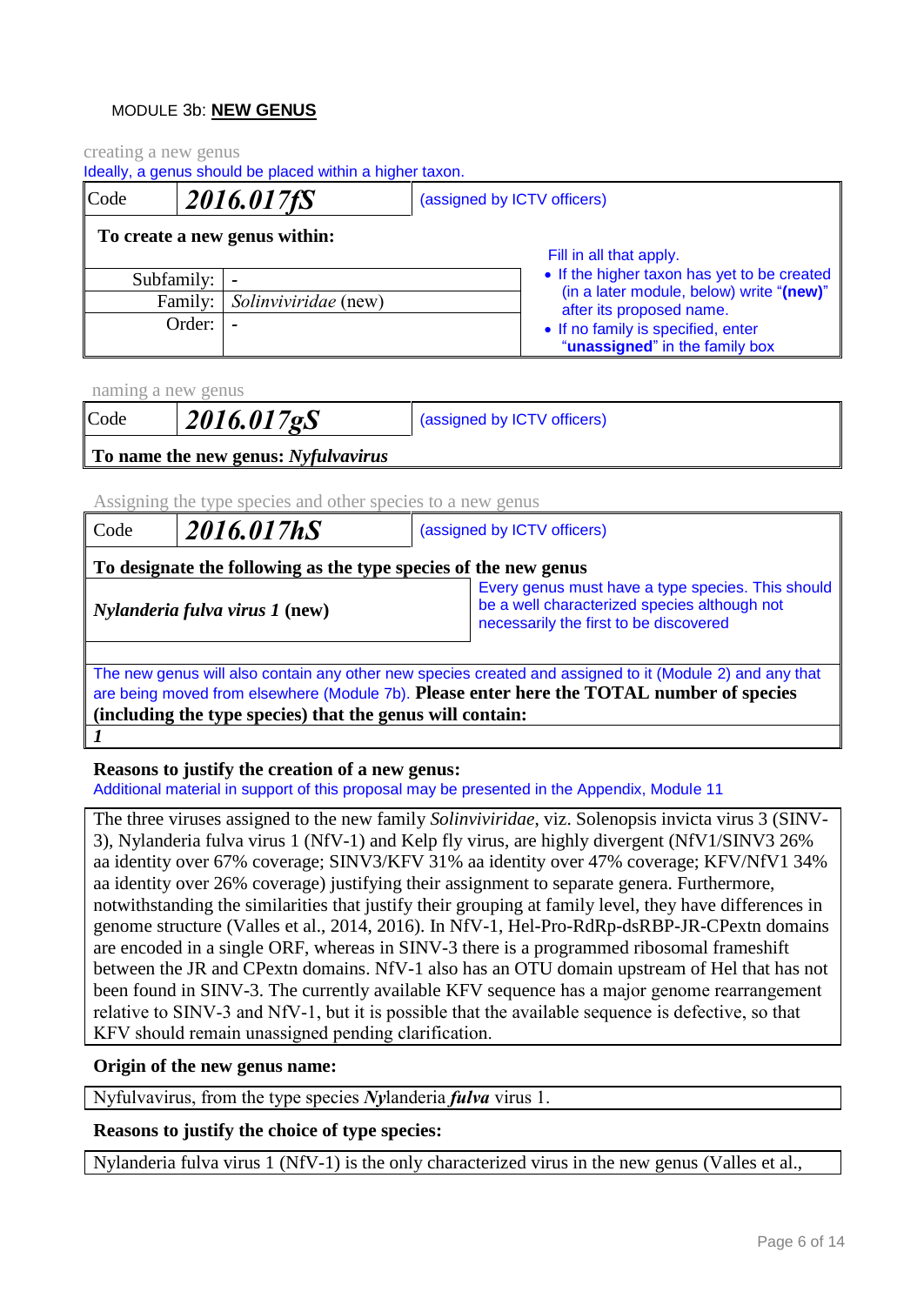```
2016).
```
## **Species demarcation criteria in the new genus:**

If there will be more than one species in the new genus, list the criteria being used for species demarcation and explain how the proposed members meet these criteria.

NA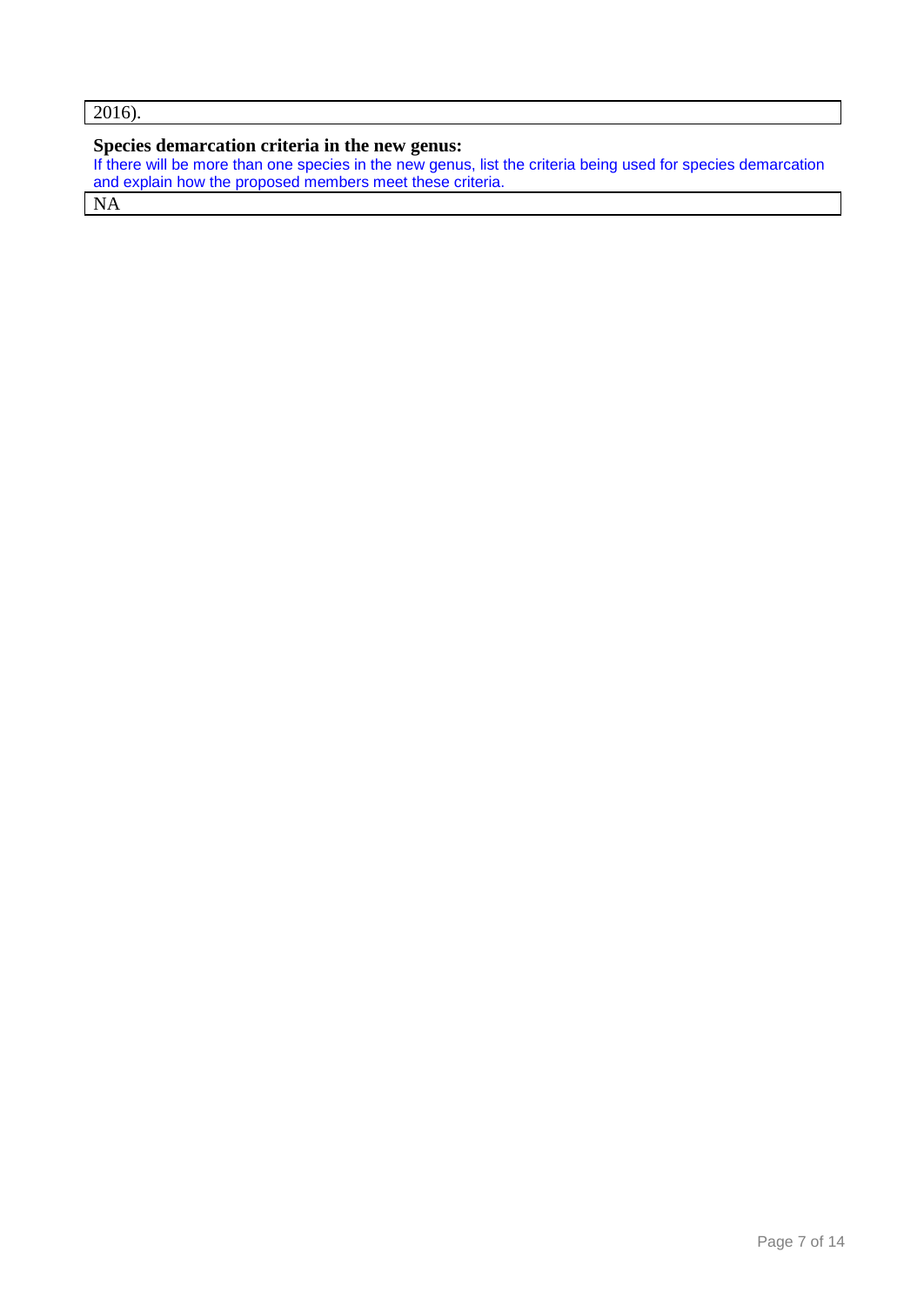## MODULE 5: **NEW FAMILY**

creating and naming a new family Code **2016.017iS** (assigned by ICTV officers) **To create a new family containing the subfamilies and/or genera listed below within the Order: Unassigned** If there is no Order, write "**unassigned**" here. If the Order has yet to be created (in Module 6) please write **"(new)"** after the proposed name. Code **2016.017jS** (assigned by ICTV officers) **To name the new family:** *Solinviviridae*

|                                                                                                                                                                                                                                                                                                                                                                                                                                                                                                                                                                                         | assigning subfamilies, genera and unassigned species to a new family                                                                                                                                                                                                                                                                                                                                 |                             |  |  |
|-----------------------------------------------------------------------------------------------------------------------------------------------------------------------------------------------------------------------------------------------------------------------------------------------------------------------------------------------------------------------------------------------------------------------------------------------------------------------------------------------------------------------------------------------------------------------------------------|------------------------------------------------------------------------------------------------------------------------------------------------------------------------------------------------------------------------------------------------------------------------------------------------------------------------------------------------------------------------------------------------------|-----------------------------|--|--|
| Code                                                                                                                                                                                                                                                                                                                                                                                                                                                                                                                                                                                    |                                                                                                                                                                                                                                                                                                                                                                                                      | (assigned by ICTV officers) |  |  |
| To assign the following subfamilies (if any) to the new family:<br>You may list several subfamilies here. For each subfamily, please state whether it is new or existing.<br>If the subfamily is new, it must be created in Module 4<br>If the subfamily already exists, please complete Module 7 to 'MOVE' it from its existing family<br>$\bullet$                                                                                                                                                                                                                                    |                                                                                                                                                                                                                                                                                                                                                                                                      |                             |  |  |
| <b>NA</b>                                                                                                                                                                                                                                                                                                                                                                                                                                                                                                                                                                               |                                                                                                                                                                                                                                                                                                                                                                                                      |                             |  |  |
| Code                                                                                                                                                                                                                                                                                                                                                                                                                                                                                                                                                                                    | 2016.017kS                                                                                                                                                                                                                                                                                                                                                                                           | (assigned by ICTV officers) |  |  |
|                                                                                                                                                                                                                                                                                                                                                                                                                                                                                                                                                                                         | To assign the following genera to the new family:<br>You may list several genera here. For each genus, please state whether it is new or existing.<br>If the genus is new, it must be created in Module 3<br>If the genus already exists, please state whether it is currently unassigned or is to be removed<br>from another family. If the latter, complete Module 7 to 'MOVE' it from that family |                             |  |  |
|                                                                                                                                                                                                                                                                                                                                                                                                                                                                                                                                                                                         | <i>Invictavirus</i> (new), <i>Nyfulvavirus</i> (new)                                                                                                                                                                                                                                                                                                                                                 |                             |  |  |
| The new family will also contain any other new species created and assigned to it (Module 3) and any<br>that are being moved from elsewhere (Module 7). Please enter here the TOTAL number of<br>unassigned species that the family will contain (those NOT within any of the genera or<br>subfamilies listed above):                                                                                                                                                                                                                                                                   |                                                                                                                                                                                                                                                                                                                                                                                                      |                             |  |  |
| $\overline{0}$                                                                                                                                                                                                                                                                                                                                                                                                                                                                                                                                                                          |                                                                                                                                                                                                                                                                                                                                                                                                      |                             |  |  |
| Reasons to justify the creation of the new family:                                                                                                                                                                                                                                                                                                                                                                                                                                                                                                                                      |                                                                                                                                                                                                                                                                                                                                                                                                      |                             |  |  |
| Overview                                                                                                                                                                                                                                                                                                                                                                                                                                                                                                                                                                                |                                                                                                                                                                                                                                                                                                                                                                                                      |                             |  |  |
| Solenopsis invicta virus 3 (SINV-3) (Valles et al., 2009) and Kelp fly virus (KFV) (Hartley et<br>al., 2005) are currently unassigned "picorna-like" viruses. The recent discovery and<br>characterization of Nylanderia fulva virus 1 (NfV-1) (Valles et al., 2016) clearly indicates a<br>distinct phylogenetic group comprising these 3 viruses. Although SINV-3 and KFV have<br>previously been associated with the order <i>Picornavirales</i> , Valles et al. (2014) shows this to be<br>incorrect due to the presence of a single jelly-roll capsid domain encoded in the genome |                                                                                                                                                                                                                                                                                                                                                                                                      |                             |  |  |

(instead of three) and the production of a subgenomic RNA for capsid protein expression. All three viruses infect insects and several related sequences have been identified from transcriptome shotgun assembly (TSA) sequences of (only) insect-derived RNA (Valles et al.,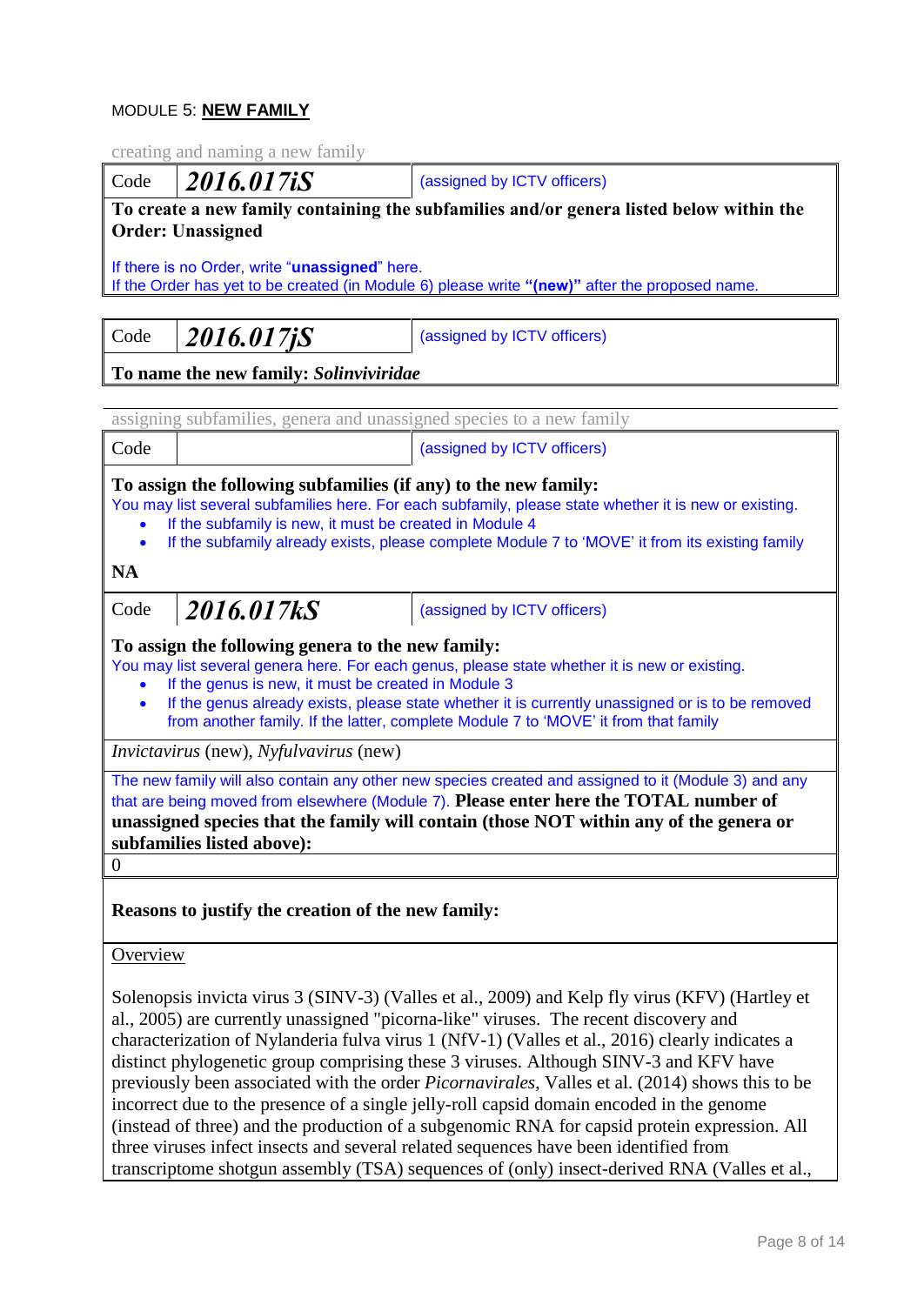# $\overline{2016}$ .

# Morphology

Virions are roughly spherical with a particle diameter ranging from 27 to 33 nm in diameter. Projections on the surface of the virion have been observed by electron microscopy for SINV-3 (Valles et al., 2009) and NfV-1 (Valles et al., 2016), and by cryoelectron microscopy and image reconstruction for KFV (Hartley et al. 2005).

# Genome

SINV-3, KFV, and NfV-1 all possess a monopartite, single-stranded positive-sense RNA genome (10.4-11 kb). All exhibit Hel-Pro-RdRp arrangement and likely also encode a VPg protein between Hel and Pro.

SINV-3 is the best characterized of the three viruses (Valles et al., 2014). It encodes a single jelly-roll capsid protein domain (VP1) downstream of RdRp. Ribosomal frameshifting into a 3' ORF appends a frameshift extension domain (FSD) onto a proportion of VP1. The resulting VP1 and VP1-FSD proteins are both present in the virion and the FSD domain is thought to form the projections observed by electron microscopy. A second protein (VP2), also present in the virion, is encoded downstream of FSD in the 3' ORF. A predicted dsRNA binding protein (dsRBP) is encoded between RdRp and VP1. While all viral proteins are translatable from the genomic RNA, a subgenomic RNA corresponding to the regions encoding dsRBP, VP1, FSD and VP2 is also produced in infected cells. Similarities with the *Caliciviridae* genome organization have been noted (Valles et al. 2014).

NfV-1 is quite divergent (tblastn 26% aa identity over 67% query coverage) and its genome organization differs from SINV-3 in that it contains a single long ORF instead of two ORFs connected by ribosomal frameshifting. Hel-Pro-RdRp-dsRBP-VP1 domains are present in the same order as in SINV-3 while sequence presumed to correspond to the SINV-3 FSD-VP2 domains is present downstream. Since NfV-1 lacks a break in reading frame after VP1, NfV is expected to produce a single VP1-containing protein (equivalent to SINV-3 VP1-FSD) and equal amounts of this protein and VP2, in contrast to SINV-3 where VP1-FSD and VP2 are produced at sub-stoichiometric levels.

The third characterized virus, KFV, clearly falls within the clade defined by SINV-3 and NfV-1. However, KFV has a major genome rearrangement relative to SINV-3, NfV-1 and currently available TSA sequences, and a 638-nt sequence duplication coinciding with the site of rearrangement, suggesting that the sequence may not be representative of the natural virus (Valles et al., 2014). (For this reason, the currently available KFV sequence may be unsuitable for establishing KFV as a type species of a new genus, and therefore we suggest KFV remains unassigned within the *Solinviviridae* family pending clarification of its genome structure.)

# Phylogeny

To establish an RdRp-based phylogeny, we extracted the picornavirus-like superorder RdRp sequences provided in the supplementary material of Koonin et al. (2008), appended the equivalent region from SINV-3 and related sequences, and rebuilt the alignment using MUSCLE (Edgar, 2004). We then used MrBayes (Ronquist et al., 2012) to generate a Bayesian Markov chain Monte Carlo based phylogenetic tree (see Appendix). The analysis revealed that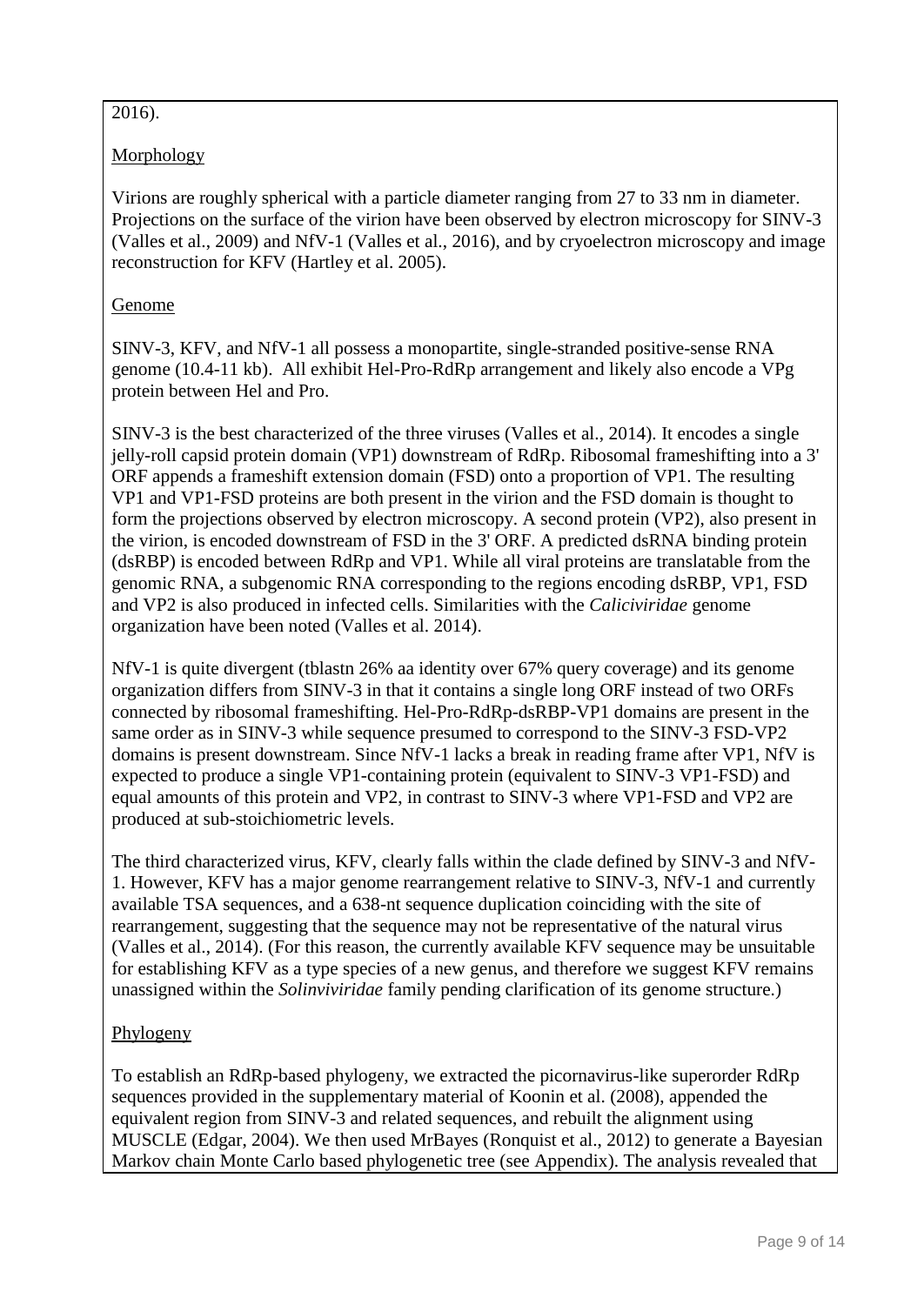the SINV-3, KFV, and NfV-1 and related TSA sequences form a distinct cluster.

**Origin of the new family name:**

*Solinviviridae* **from the type species,** *Sol***enopsis** *invi***cta virus 3**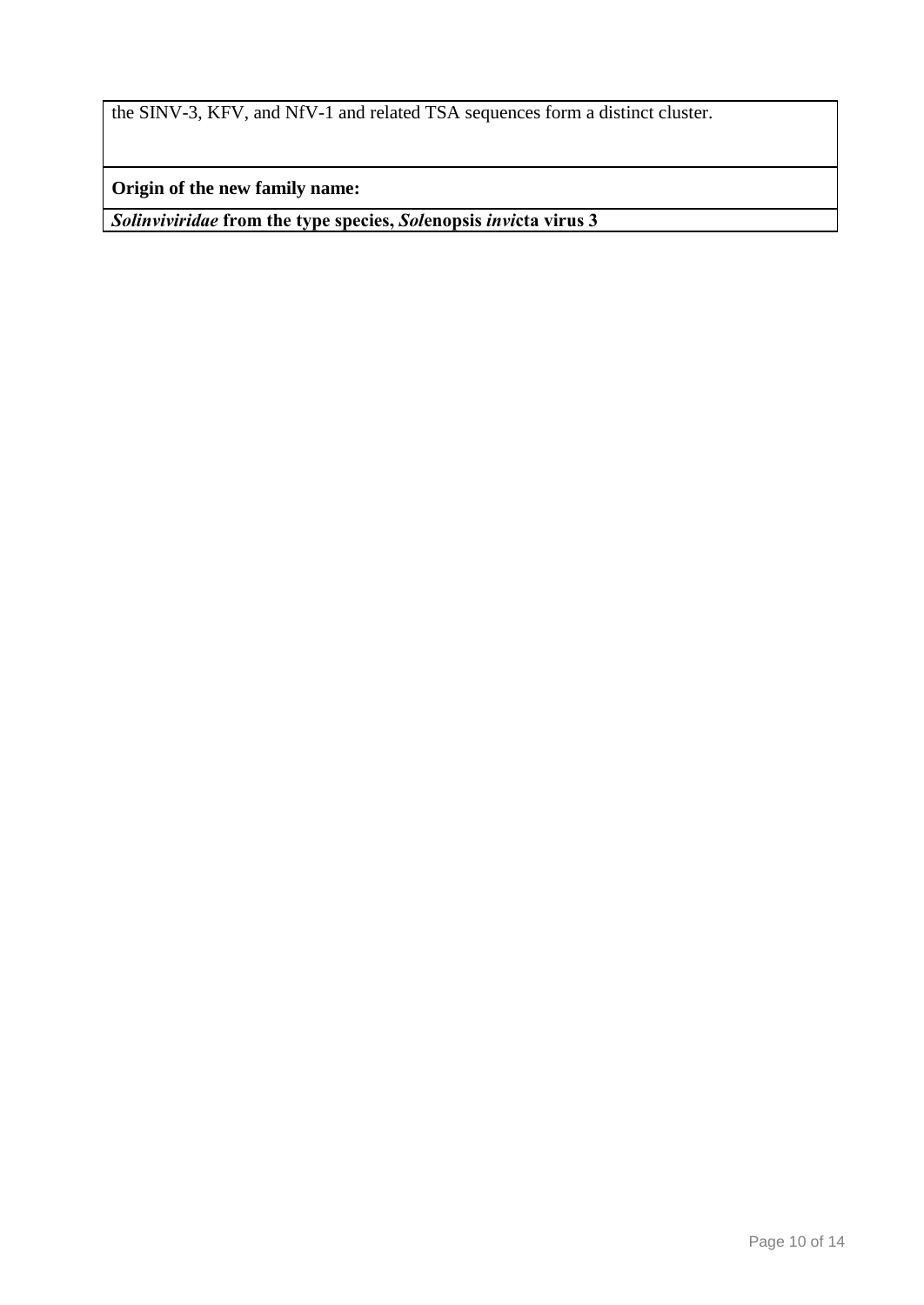## MODULE 11: **APPENDIX**: supporting material

additional material in support of this proposal

#### **References:**

Edgar RC. 2004. MUSCLE: a multiple sequence alignment method with reduced time and space complexity. BMC Bioinformatics 5: 1-19.

Hartley CJ, Greenwood DR, Gilbert RJ, Masoumi A, Gordon KH, Hanzlik TN, Fry EE, Stuart DI, Scotti PD. Kelp fly virus: a novel group of insect picorna-like viruses as defined by genome sequence analysis and a distinctive virion structure. J Virol. 2005 Nov; 79(21):13385-98.

Koonin EV, Wolf YI, Nagasaki K, Dolja VV. 2008. The big bang of picorna-like virus evolution antedates the radiation of eukaryotic supergroups. Nature Reviews Microbiology 6: 925-39.

Porter SD, Valles SM, Oi DH. 2013. Host specificity and colony impacts of Solenopsis invicta virus 3. Journal of Invertebrate Pathology 114: 1-6.

Porter SD, Valles SM, Wild AL, Dieckmann R, Plowes NJR. 2015. *Solenopsis invicta virus 3*: further host-specificity tests with native *Solenopsis* ants (Hymenoptera: Formicidae). Florida Entomologist 98: 122-125.

Ronquist F, Teslenko M, van der Mark P, Ayres DL, Darling A, Hohna S, Larget B, Liu L, Suchard MA, Huelsenbeck JP. 2012. MrBayes 3.2: Efficient bayesian phylogenetic inference and model choice across a large model space. Systematic Biology 61: 539-542.

Valles SM, Hashimoto Y. Isolation and characterization of Solenopsis invicta virus 3, a new positivestrand RNA virus infecting the red imported fire ant, *Solenopsis invicta*. Virology. 2009 Jun 5; 388(2):354-61.

Valles SM, Oi DH, Porter SD. 2010. Seasonal variation and the co-occurrence of four pathogens and a group of parasites among monogyne and polygyne fire ant colonies. Biological Control 54: 342- 348.

Valles SM, Porter SD, Choi MY, Oi DH. 2013. Successful transmission of Solenopsis invicta virus 3 to *Solenopsis invicta* fire ant colonies in oil, sugar, and cricket bait formulations. Journal of Invertebrate Pathology 113: 198-204.

Valles SM, Bell S, Firth AE. 2014. *Solenopsis invicta virus 3*: mapping of structural proteins, ribosomal frameshifting, and similarities to *Acyrthosiphon pisum virus* and *Kelp fly virus*. PLoS ONE 9: e93497.

Valles SM, Oi DH. 2014. Successful transmission of Solenopsis invicta virus 3 to field colonies of *Solenopsis invicta* (Hymenoptera: Formicidae). Florida Entomologist 97: 1244-1246.

Valles SM, Porter SD, Firth AE. 2014. Solenopsis invicta virus 3: pathogensis and stage specificity in red imported fire ants. Virology 461: 66-71.

Valles SM, Porter SD. 2015. Dose response of red imported fire ant colonies to Solenopsis invicta virus 3. Archives of Virology 160: 2407-2413.

Valles SM, Oi D, Becnel JJ, Wetterer JK, Lapolla JS, Firth AE. 2016. Isolation and characterization of Nylanderia fulva virus 1, a positive-sense, single-stranded RNA virus infecting the tawny crazy ant, *Nylanderia fulva*. Virology 496: 244-254.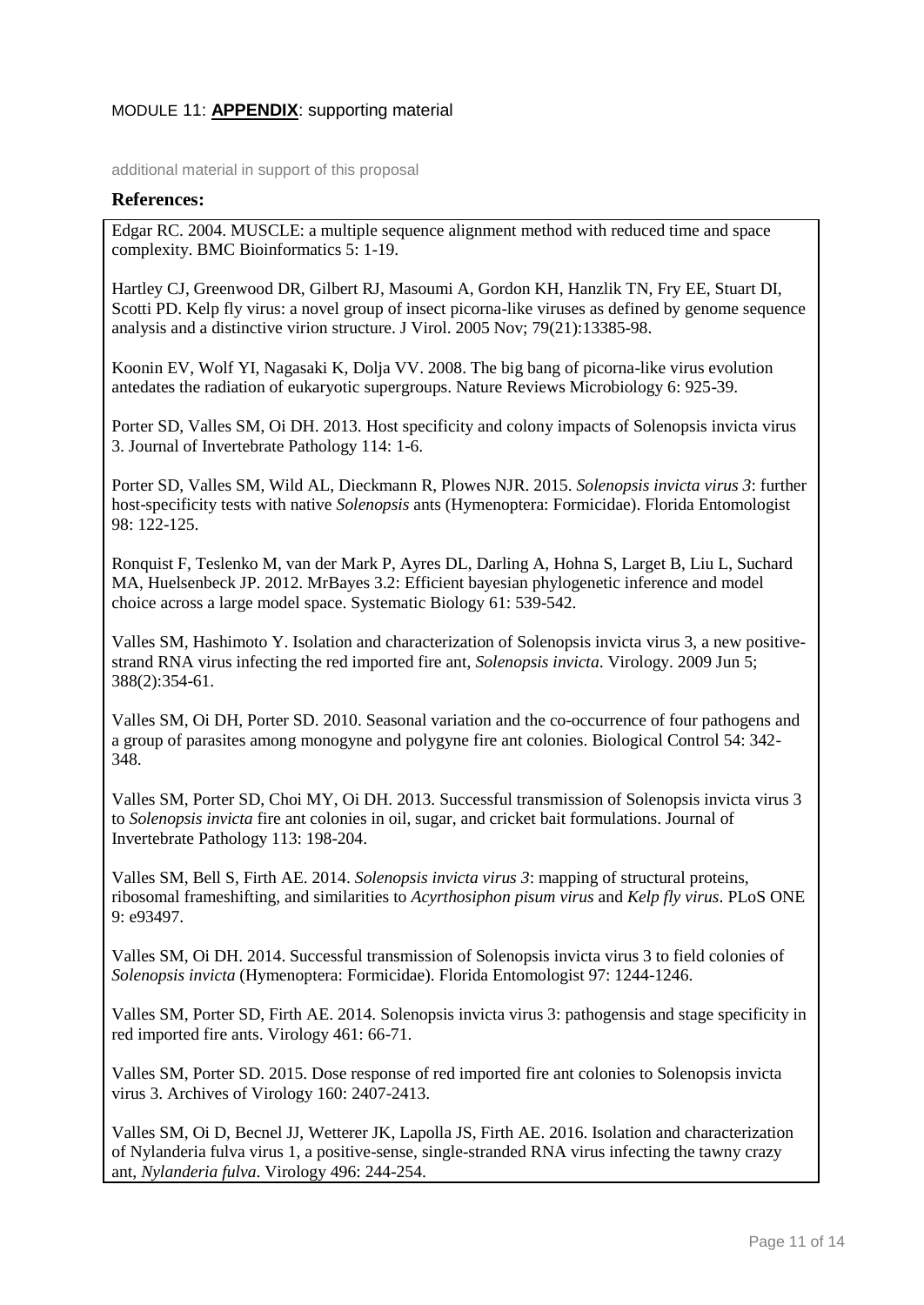#### **Annex:**

Include as much information as necessary to support the proposal, including diagrams comparing the old and new taxonomic orders. The use of Figures and Tables is strongly recommended but direct pasting of content from publications will require permission from the copyright holder together with appropriate acknowledgement as this proposal will be placed on a public web site. For phylogenetic analysis, try to provide a tree where branch length is related to genetic distance.

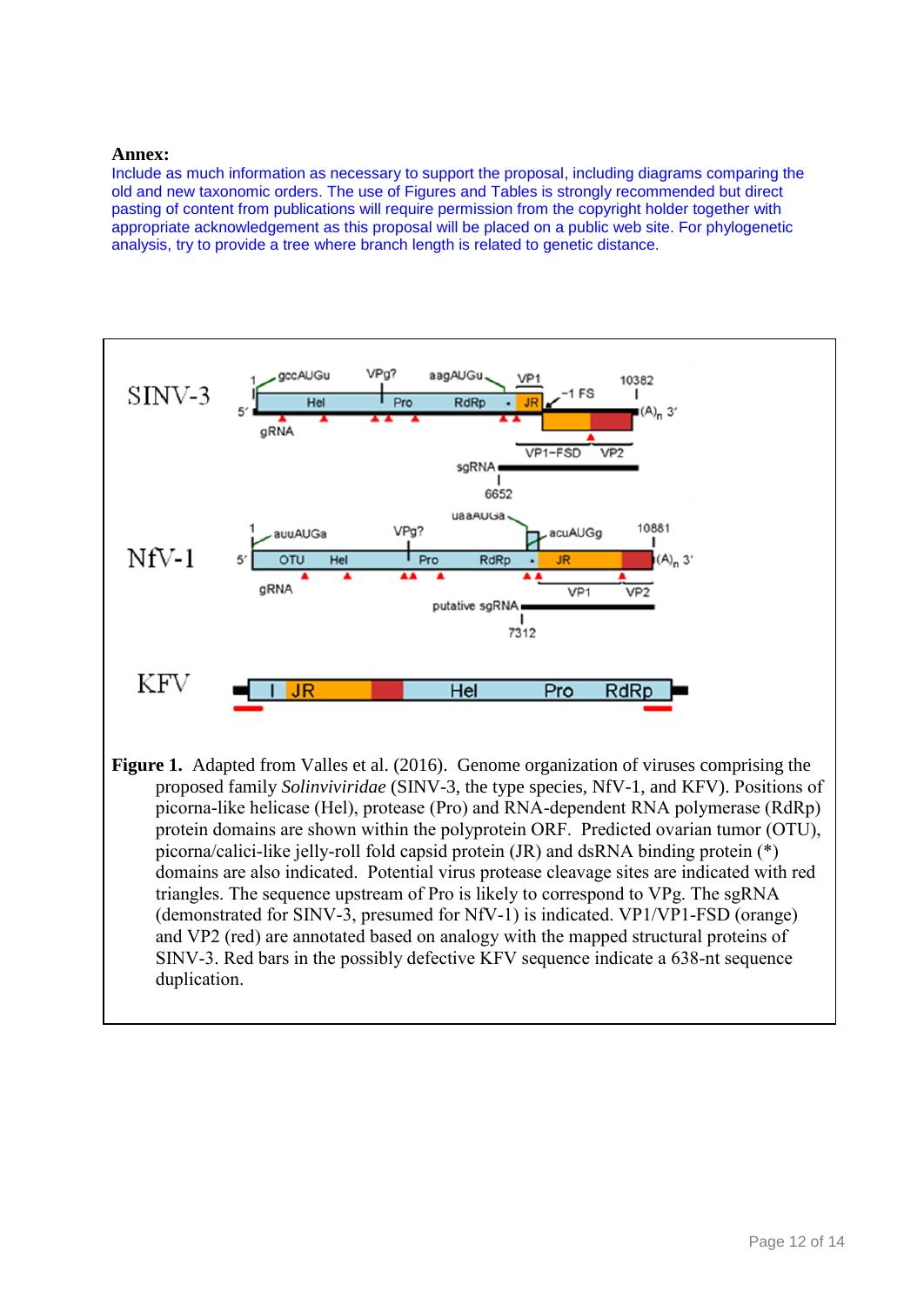

Figure 2. Adapted from Valles et al. (2016). Phylogenetic tree for picorna-like viruses. RdRp amino acid sequences from picorna-like viruses were obtained from Koonin et al. (2008), combined with the equivalent regions from SINV-3 and related sequences (including several TSA sequences from arthropod-derived RNA), realigned with MUSCLE, and a Bayesian Markov chain Monte Carlo based phylogenetic tree produced. The SINV-3/NfV-1-like clade is indicated with a red ellipse. Posterior probabilities were  $\geq 0.9$  except for the placement of Nora virus within the SINV-3-like/APV-like clades (*p* = 0.64), the placement of the *Liposcelis* and *Leptinotarsa* TSAs wthin the SINV-3-like clade (*p* = 0.68), and the placement of the *Eucyclops* and *Anurida* TSAs within the APV-like clade ( $p = 0.60$ ). Abbreviations and accession numbers: AhV, Atkinsonella